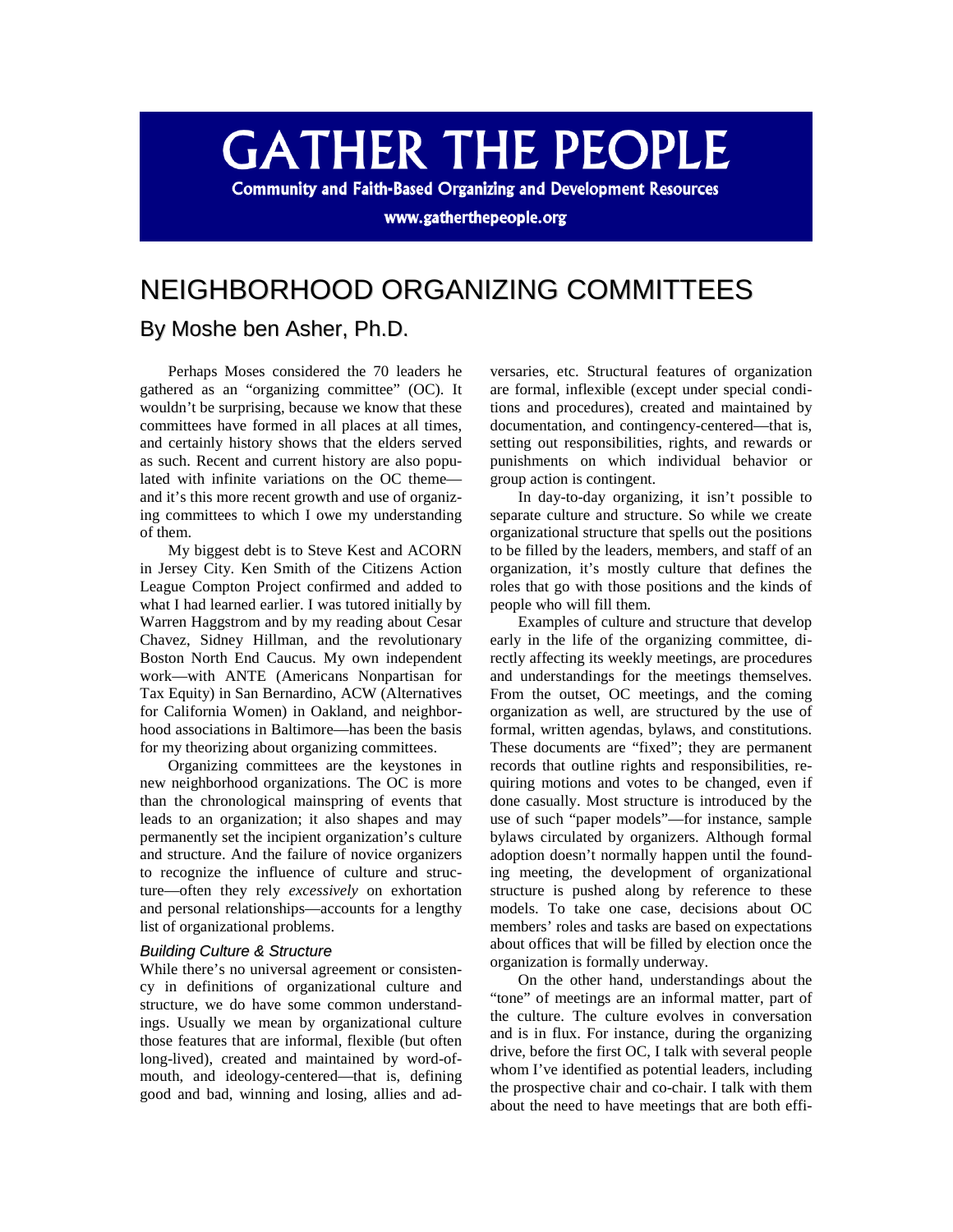cient and fun. Through conversations I make this point with many people. During prep sessions with leaders before the neighborhood-wide, founding meeting, I personally model this behavior—acting efficient in dealing with business but in a lighthanded way that allows for having a good time and I do the same in the first OC meeting, insofar as there are natural opportunities.

To sum up, the structural aspects of organizations are those which, while introduced in organizing committees and other ad hoc bodies, are at some point made "official." The structure permanently sets the way the organization is supposed to operate, for what purposes, and how. It's the formal system of expectations, with their associated rewards and punishments, the fixed contingencies for behavior and action. Its counterpart is organizational culture, ideological definitions—of people, events, objects, circumstances, facts, and information; of how things are to be done, by whom, and to what end; and so on—when these are not formalized.

As organizers we know that the OC is where leaders and issues are cultivated. But we should also treat the OC as a series of opportunities for organizing the culture and structure that will underpin the long-range future of a neighborhood community and its organization.

#### *Laying the Groundwork*

The pivotal point in the life of an organizing committee is the organizer's choice of roles and tasks for its members. It's this early step in creating culture and structure that sets the stage for the values, goals, and action style of the organization during its life.

Much of what I do in initial doorknocking is set expectations, particularly about roles. I introduce the idea of myself as coach, emphasizing that they will own, operate, and control the organization from the outset. These expectations include my view that, while many roles and decisions are reserved exclusively to members or leaders, ideally all of what the organizer knows and does is shared or transferred to them. This idea has a number of immediate practical applications. For example, I ask one member on each street to be a block captain and make reminder calls for the first meeting; and as soon as possible I find someone to "coordinate" the captains.

The first OC meeting comes in the second or third week of the organizing drive, about the time 20 members have been signed up. While it's easy to increase the number at that first meeting by asking new members to bring neighbors, I've found that OC meetings with more than 15 or 20 are unwieldy, inefficient for working out details. Fewer than 10 on the OC results in too much work for each person, and it's inadequate as a leadership base.

There are criteria for picking people to play key OC roles, but I haven't found a formula. I depend a lot on intuition about the available candidates. I also look for good values, ability to hear and talk, willingness to work, learn, and take risks, sensitivity to power and the political interests, a sense of humor, awareness of local problems and conditions, commitment to social, political, and economic change, and, most importantly, relationships with neighbors. While I'm not especially concerned about ideological perspectives, believing that well-developed organizational culture and structure are great equalizers, I avoid heavy-duty ideologues, along with others who have seemingly dangerous or destructive agendas that they might want to play out through the organization.

While regular turnover in OC membership from meeting to meeting is expected, with many people coming only once or twice, there should be a membership core that makes up about half of the committee. Undoubtedly the most important factors in achieving this continuity are the relevance of issues on the agenda and the organizer's investment in making callbacks to individual members. The return visits are to take care of immediate organizational business—giving information, briefing, getting referrals, etc.—but over the long haul they serve to build a working relationship between the member and the organizer, a mutual discovery and growing confidence in one another's trustworthiness and competence.

While each OC meeting agenda has a number of items, each also has one main purpose; and these purposes together are the "critical path" to a successful first neighborhood-wide meeting and follow-up action.

The purposes of the OC meetings are closely linked from one week to the next: first week, talking about and listing neighborhood problems; second week, deciding what research is needed to produce a specific statement about selected problems, corresponding demands, and possible targets; third week, based on research results, deciding on the first issue(s) to recommend for action and roughing out an action plan to present at the founding meeting; fourth week, outlining an agenda for the founding meeting, specifying pre-meeting and meeting tasks and roles, and naming individuals to fill them; and fifth week, role-playing to prepare for the founding meeting.

#### *Preparation for the First OC*

The pre-meeting and meeting business of the first OC necessitates preparing members for a number of activities and roles, including: turn-out phonecalling; coordination of phone-callers; drafting an "organizing letter"—announcing the formation of the neighborhood organization and its founding meeting—that later in the drive will be sent to every household in the neighborhood; hosting the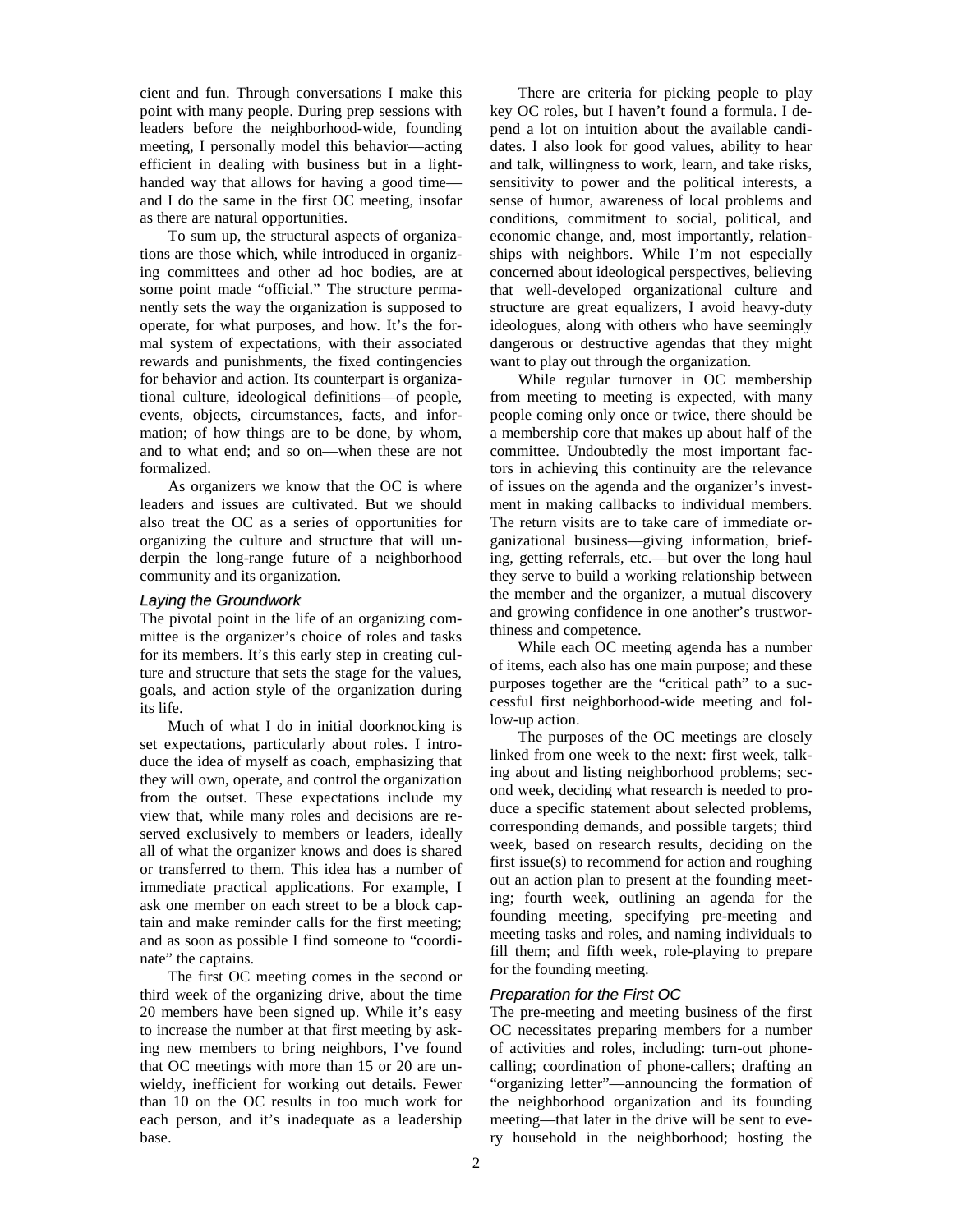meeting; chairing the meeting, including agenda layout, introductions, and meeting control; taking minutes; talking about "Why Are We Here?"; talking about "What's CAL?"; moderating the discussion of neighborhood conditions and problems; talking about membership and budget; and the responsibilities of informal leadership.

The incipient culture and structure of the organization flow from a series of in-person callbacks to new members, to help them prepare for the OC meetings. In these first get-togethers I put several definitions into the budding culture. I define leaders as people who, while having a number of unique attributes, don't usurp the rights of members by making decisions for them. I define leadership, generally, as a shared process— "leadership depth"—fostered by moving as many people as possible, very quickly, into roles and positions of responsibility. It also means rotating roles to allow a number of members to try themselves as leaders and allow others to appraise their performances. As already mentioned, successful meetings are defined in the incipient culture as both efficient and fun. And so on.

At the start of culture-building, definitions of the organizer's role create a long-lasting bias about staff influence. The goal is organizational culture and structure that, although permanently including professional staff, don't represent any kind of undesirable dependency for day-to-day success. In my view, the essence of the organizer's role is coaching. Organizers help members and leaders "learn the plays," they guide and criticize the "scrimmage," and they often "referee," helping to resolve internal conflicts. But when the "team" is "on the field," it elects its own "captains" as leaders and "plays its own game"—and the coach is present but on the "sideline."

My definition of the organizer's role is both enabling and constraining. Sometimes my position on a question is presented to members or leaders as a certainty, for instance on the necessity for making decisions democratically or having preparation meetings before actions. I press these requirements in the strongest possible way if there's resistance, even to the point of talking down or otherwise overriding a leader who insistently opposes making the investment necessary to get a membership mandate or prepare for action. Other matters, however, such as picking particular issues or tactics (once the criteria and strategic situation are clear) are the business of members.

I begin defining these and other role distinctions during my initial doorknocking and reinforce them later with members when planning OC meetings. I continue promoting and spreading these definitions of roles, upgrading them as necessary, throughout my work with the organization.

Much of the preparation for the first OC, the OC meetings that will follow, and ultimately the founding meeting, is geared to answer three unasked questions that will be in the minds of those who attend the meetings before joining. Many if not all of the non-members, and probably a majority of the members as well, will be wondering whether the other people in the room—staff and members—are trustworthy, competent, and committed. They'll be asking themselves, are these the kind of people I want to join up with? Are they honest? Can they succeed at what they say they want to do? Will they stick? Most of those who are thinking these questions won't ask them openly, to avoid conflict or embarrassment. But if in the course of the meeting they don't get adequate answers, likely as not they'll be lost to the organization, at least for the time being. Thus, these unasked questions are a major focus of prepping for the OC meetings.

#### *Chairing*

Prepping the chair for the first OC goes on in two or three callbacks, over several days. In the first callback I present the idea and give the person both a general picture of what the job entails and assurance of my support throughout the process. The contact, first at the door, might go like this:

- *ben Asher:* Hi, Mrs. White. How are you doing?
- *White:* Just fine. What's up?
- *ben Asher:* I'd like to talk with you for a couple of minutes about the organization.
- *White:* Sure, come in.
- *ben Asher:* (Sitting in the living room.) When you joined CAL last week and we were talking, I mentioned that in a few days we would get things started by forming an organizing committee to lay the groundwork for the organization. I came by today to ask if you would chair the first meeting of the committee—but before you decide, let me give you a picture of what's involved.

With that introduction I would then move on to explain the idea of rotating leadership positions early-on and generally describe what chairing requires and how I would support her in the job. Once she accepted, I would suggest another visit, within a day or two, to work out an agenda. This second callback would emphasize not only agenda planning but the principles of good chairing. Following that, the third callback would deal mostly with role-playing the meeting.

My preparation of the chair begins, then, with the layout of the agenda for the meeting. I work up a rough agenda, and together with the chair, refine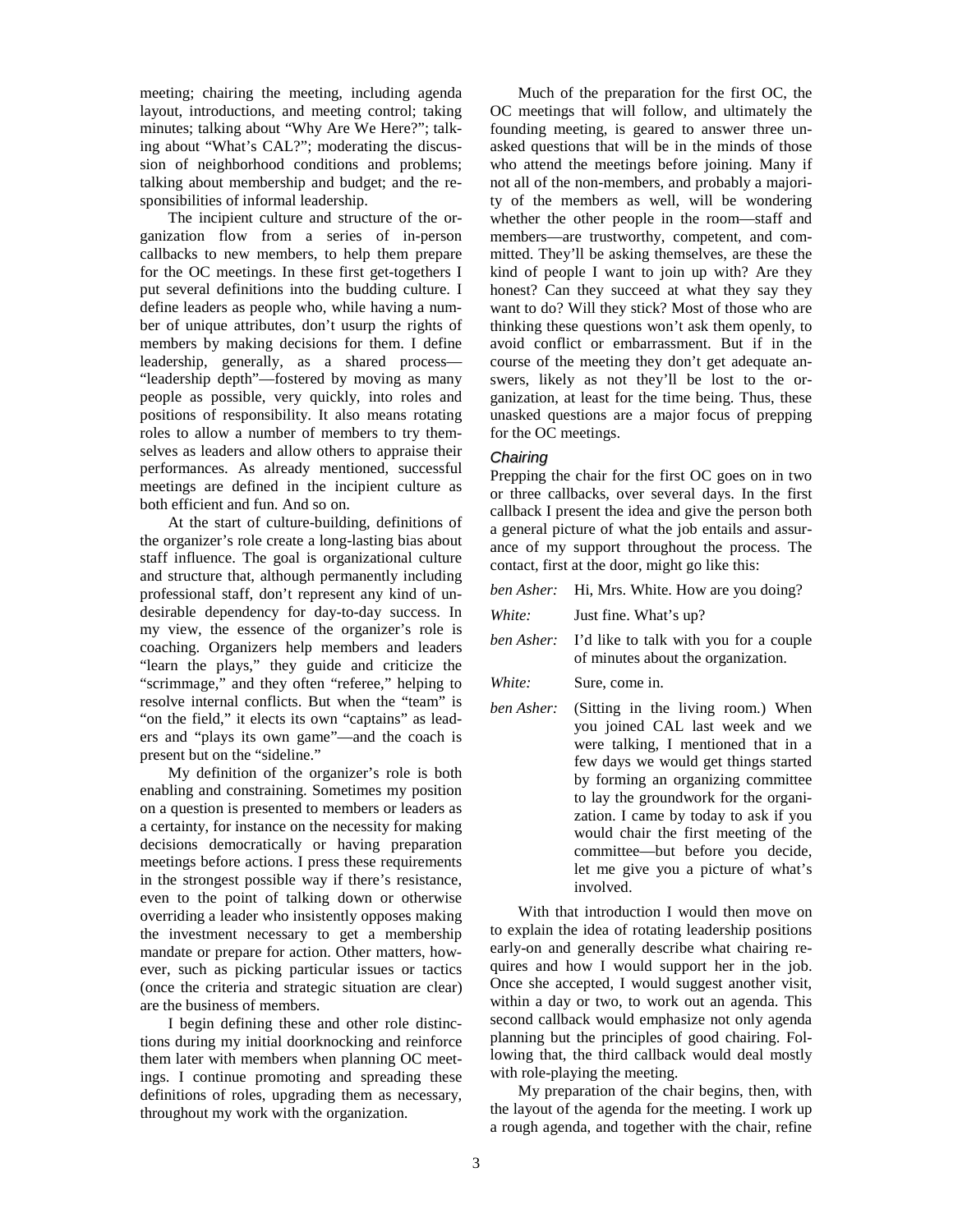it, making additions, deletions, and other changes. In our second prep session together we cover: introductions—asking people to give both their name and street; verbal "sign-posting" of the meeting as it goes along, so there's a shared sense of direction and accomplishment; "shifting gears"—ensuring smooth transitions, such as moving from the discussion of problems to talk about how members can help make the organizing drive a success by phone-calling and doorknocking; asking for a motion to form the OC; getting agreement on the time, date, and place for the next meeting; and proposing the agenda for the second meeting (as discussed earlier with the organizer).

The role-playing preparation lays out a number of possible problems and how they might be managed. My approach is to ask the chair, "how would you want to deal with that?"—say a situation where someone asks why it's necessary to have an "outside" organization in the neighborhood. If the person can't come up with an effective answer, I'll suggest one or more.

To achieve a successful meeting it's necessary for the chair to have absolute but not rigid control, and to show warmth and humor when being very directive. The chair must also be able to handle unexpected and potentially difficult situations. Both of these points are addressed by the organizer's describing some of the players who are likely to be at the meeting, and by briefly role-playing how they can be dealt with.

The tendency of new chairpersons to personally rebut critics who become insistently vocal in meetings should be redirected by the role-playing, with the chair learning to turn questions back to others in the room. This is done with responses such as, "How do other people feel about Mr. Digg's point?" If the chair becomes an advocate, attempting to answer or stop criticism, the result will be to lose credibility as a neutral moderator, to cut others out of explaining the organization and owning that explanation, and to promote resentment for abusing the power of the chair. (Of course, the practice of a chair turning hostile or difficult questions back to others in the room only works well if there are other, informal leaders prepared to speak up.)

The role-playing should also include talk by the organizer to blunt the natural inclination of many new leaders to define organizational situations in "we-they" terms, doing things like *personally* welcoming people to meetings or thanking them for taking on or finishing a job—as if the member acted to please the leader, rather than everyone working together for their common interests.

Finally, the chair should be prepped to avoid exhortation—all variations of "you really oughta wanna"—as a method of gaining interest and participation. The alternative to berating people for not satisfying our expectations, a practice that only builds resentment, is to pull them into finding solutions. So instead of saying, "you people have to come to more meetings if this organization is going to succeed," the leader asks, "how can we get more people to come and participate in our meetings?"

#### *"Why are We Here?"*

This part of the first OC agenda, like several others, deals with one of those previously mentioned unasked questions. It usually comes after introductions. Its essential elements are that the neighborhood has unresolved problems and has been deteriorating; that whatever the problems or solutions, there's a need for organization—neighbors will have to work together; and that CAL has a track record in winning improvements.

I usually begin the prep session by asking about the person's main reasons for joining the organization; then we proceed to build the presentation from there. Many respond with stories about neighborhood problems, how things were better years ago, and about frustration in trying to make or get improvements. Brief talk is usually enough to help the person shape a short presentation—one to three minutes—that hits the highlights of the presenter's experience.

It's important to prep both the chair and the person making the "Why Are We Here?" presentation to avoid prematurely launching into a detailed discussion of neighborhood problems. At the beginning of the first meeting there's a great deal of energy to do that. (Informal leaders, ready to push for "getting back to the main business," also help to keep the meeting on track.)

The role-playing for this presentation, to be repeated for other parts of the agenda, includes preparing the person to deal with those in the meeting who personalize problems and blame individuals for what's wrong in the neighborhood. It's not uncommon that, in reply to the question "What are the problems in our neighborhood?" someone answers, "It's that Smith family, those kids—if we could only get rid of them everything would be great here!" Of course, the preparation should note that there are many kids in the neighborhood who get into trouble, that unemployment and lack of recreation are strong contributing factors, and that "blaming the victims" is neither fair nor useful for a neighborhood organization.

#### *"What's CAL?"*

This is one of the more difficult presentations at the first meeting because the presenter is in the awkward position of talking about the organization while having only a relatively recent and shallow understanding of it.

My approach to the first prep session is to bring some organizational literature. After asking if the person is willing to do the presentation, and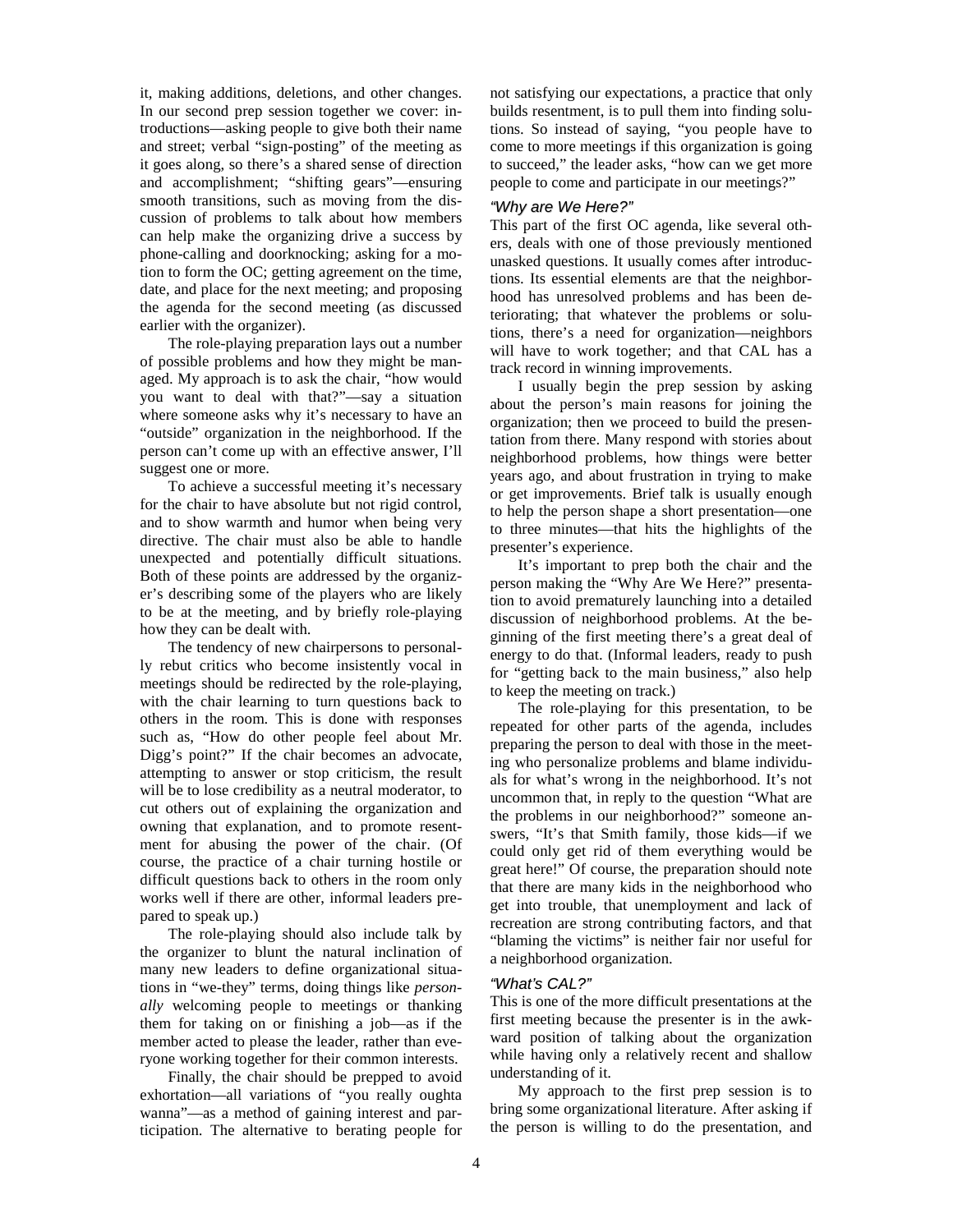making a short explanation of what's involved, I get the presenter's viewpoint on CAL (or whatever the name of the organization) with a question like, "How do you see CAL?"—asking the person to make a list of the points mentioned. I suggest that if it seems useful, the presenter may also want to review the organization's literature, and then "decide on maybe five to ten points that you would want someone else to mention in explaining the organization to you."

I offer as a theme for the presentation, the idea that the organization is "just us, just the people in the neighborhood working together on our common problems—the statewide CAL organization won't ride in here like the 7th Cavalry to save us but we're linked to people like ourselves in other neighborhoods throughout the city, the state, and the country."

Before ending the first prep session I also suggest that the presentation should make some mention of the organization's major wins, the key elements of structure, and the main funding sources; and that it should be kept relatively simple, without a lot of detail, lasting no more than five minutes. It should end with an invitation for questions that can lead to longer explanations and discussion if there's interest.

The second session is for reviewing the presentation, with some shaping and sharpening if necessary, and for role-playing responses to people in the meeting who are opposed to the organization. The presenter (and all other formal and informal leaders) should be prepared for block club leaders, politicians, old-timers who resent "outsiders," and a variety of other critics and crazies who may be at the OC meeting. Special attention should be given to answering comments about the necessity for dues and what happens to the money, the presence of an outside organizer, the organization's direct action style, and solving neighborhood problems by relying on the personal connections of residents with politicians and bureaucrats at city hall.

#### *"Membership/Budget"*

After the meeting has covered the neighborhood's problems, the need for organization, and the characteristics of the proposed organization, and has voted to form an organization, it moves on to a presentation on membership and budget.

The person who is asked to do this agenda item has a two-fold job: to pitch membership, with annual dues, and to explain the big budget items. The role requires excitement and conviction about the organization and a grasp of numbers. Often the person who takes this role becomes either the membership whip or the treasurer.

The presentation has several essential points: "our strength is in our numbers"—the organization needs many members to win victories; membership is \$16 a year; the main budget items are, on the income side, membership dues and canvassing, and on the expense side, staff salaries; the main tasks for staff organizers are legwork, doorknocking, research, and helping members prepare for meetings and actions; and, for people who are not yet members of the organization, "Now's the time to join!"

It's helpful to have printed literature, such as budget breakdowns and income-expense pie charts, to supplement the presentation.

The prep session is to help the new member develop the minimal skills necessary to competently moderate a discussion of problems that leads not to talk of solution strategies and action plans but to research requirements for picking an issue. The main goal for the first OC is to come up with a list of neighborhood problems. The idea is to draw out as many people as possible to talk about conditions in the neighborhood that are of concern to them. In this discussion, not only does a list of conditions get produced, but individuals find that they are not alone in their concerns and that others are also ready for action on problems they have in common.

In my OC meetings the discussion of problems usually begins with my talking about the differences between problems and issues, and the need for the organization to consciously decide to make issues out of certain problems. My explanation is that, in contrast to statements of problems that describe the injuries and injustices that people suffer from particular conditions, issue statements (1) propose goals that are in contention, that is, lead to conflict, (2) specify, implicitly or explicitly, a solution strategy, (3) identify targets that can meet demands, and (4) shake out allies, adversaries, and third parties. The distinction between problem and issue statements is important because it's the basis for establishing the need to do research before deciding to make an issue out of a problem.

After my own talk about transforming problems into issues, ideally the discussion moderator lays out the basic criteria for picking an issue. Although the agenda of the first OC doesn't include selecting an issue, knowing the criteria helps limit the list of problems to those that are at least potential issues, thus avoiding "hunger in the Third World" and "abuses of the Supreme Court" in the list of neighborhood problems. So the prep session with the discussion moderator should specify the criteria for preferred early issues. The most important points are that they should be non-divisive, be relatively easy to win, affect many people in the neighborhood, and produce visible results when won.

The main role-play in the prep session is to keep the first meeting's discussion off solution strategies and action plans. It's inevitable that no sooner than two or three problems are mentioned,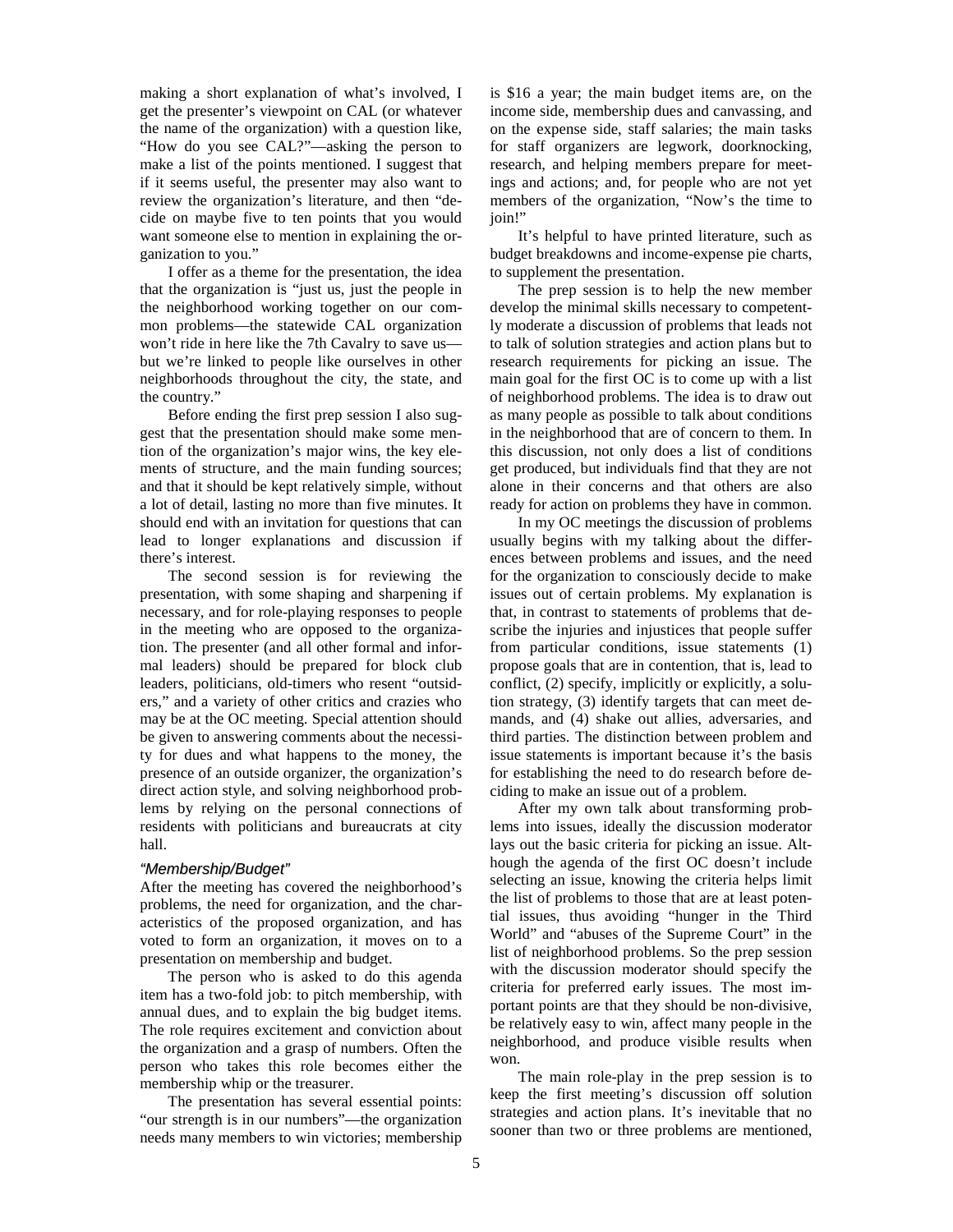someone will jump up with, "I know Councilman Fnork personally and I can go in and talk to him about this first thing tomorrow morning." If these proposals are not dealt with adequately by others, the moderator's general response should be to note the importance of building the membership during the organizing drive, so that the organization is strong when it takes action, and the need for initially reviewing the neighborhood's problems, doing enough research so the membership can intelligently select the "best" problem to make into an issue.

When talk about problems has been fairly well played out, with an extensive list produced, the moderator makes the transition to the next agenda item—the ongoing organizing drive—by reinforcing the point that the success of the organization requires, more than anything else, strength in numbers.

#### *Hosting*

There are several things to keep in mind when asking someone to host the first or second OC meeting. It's not just a matter of furnishing a meeting place. In many neighborhoods the organizing drive is building not only an organization but a community as well.

Certainly there are questions that relate only to the physical location and facilities. Is the host's home well located to encourage turnout? Meetings in homes that are on dark streets, on streets at the edge of the neighborhood, or near crime "hot spots," such as gang hangouts, are obviously less than ideal. Is the living room of the home large enough, not too cluttered with furniture, and adequately heated or cooled for the season? Is the furniture arranged to allow for eye contact by everyone?

But the most important preparation deals with the "hosting" itself, not the location or building. Ideally, the host or hostess is someone who can comfortably greet people and put them at ease. The prep session begins with the idea that, especially at the first meeting, we want to avoid having people arrive early and sit alone, isolated, in a silent room. The antidote is to have the host or hostess make introductions and get conversations started with small talk that, while not overly serious, centers on the neighborhood. Arrivals are thus individually greeted and "plugged in":

| Hostess:  | (Answering the door.) Hi, I'm Alice<br>Williams—I live here. |
|-----------|--------------------------------------------------------------|
| Neighbor: | Hello, I'm Joe Bennington.                                   |
| Hostess:  | Glad to meet you. What street are you<br>from?               |
|           | <i>Neighbor:</i> I'm on Orchard, 1212.                       |

#### *Hostess:* Oh, yes, I was just talking with Mrs. Johnson about the overgrown trees on Orchard. Do you know her?

 I ask hosts to take responsibility for having nametags and a marker pen, so that introductions are less likely to be glossed over. I also ask them to serve refreshments, the cost to be reimbursed by the organization or by an informal collection when the meeting is over. It's important to make sure that the cookies, punch, and coffee aren't served until the end of the meeting, to allow time for getting acquainted and informal talk.

Small but important details to cover with hosts include making sure the porch light is on and the street number visible (or a large sign with the organization's name or logo posted), making sure that each person completes the sign-in sheet on arrival, and posting "no smoking" signs.

#### *Meetings*

I usually distribute flyers to members for OC meetings, for several reasons. First, it's a convenient way to "explain" a return visit when I don't have any other business to cover. Second, it introduces the idea of flyering for meetings in anticipation of asking OC members to flyer for the founding meeting. And third, it's a way I can begin to mold and transmit the organization's cultural definitions of issues and action. The flyers are handed out one or two days ahead of the meeting, in the late afternoon or early evening before regular doorknocking, giving me a chance to make brief but important personal contact with many of the OC members.

A typical agenda for the first OC meeting might be:

- 1. Introductions (Member-Chair)
- 2. "Why Are We Here?" (Member)
- 3. "What's CAL?" (Member)
- 4. Motion & Vote to Form an Organizing Committee (Member)
- 5. Membership & Budget (Member)
- 6. Discussion of Conditions, Problems & Issues
	- —Making an issue out of a problem and criteria for picking an issue (Organizer)
	- —Listing and discussion of problems (Member-Moderator)
- 7. The Organizing Drive (Organizer) —Reports from phone-callers (Member-Coordinator)
	- —Signing up for doorknocking, phonecalling, and flyering (Member-Coordinator)
	- —Approving and signing the organizing letter (Member)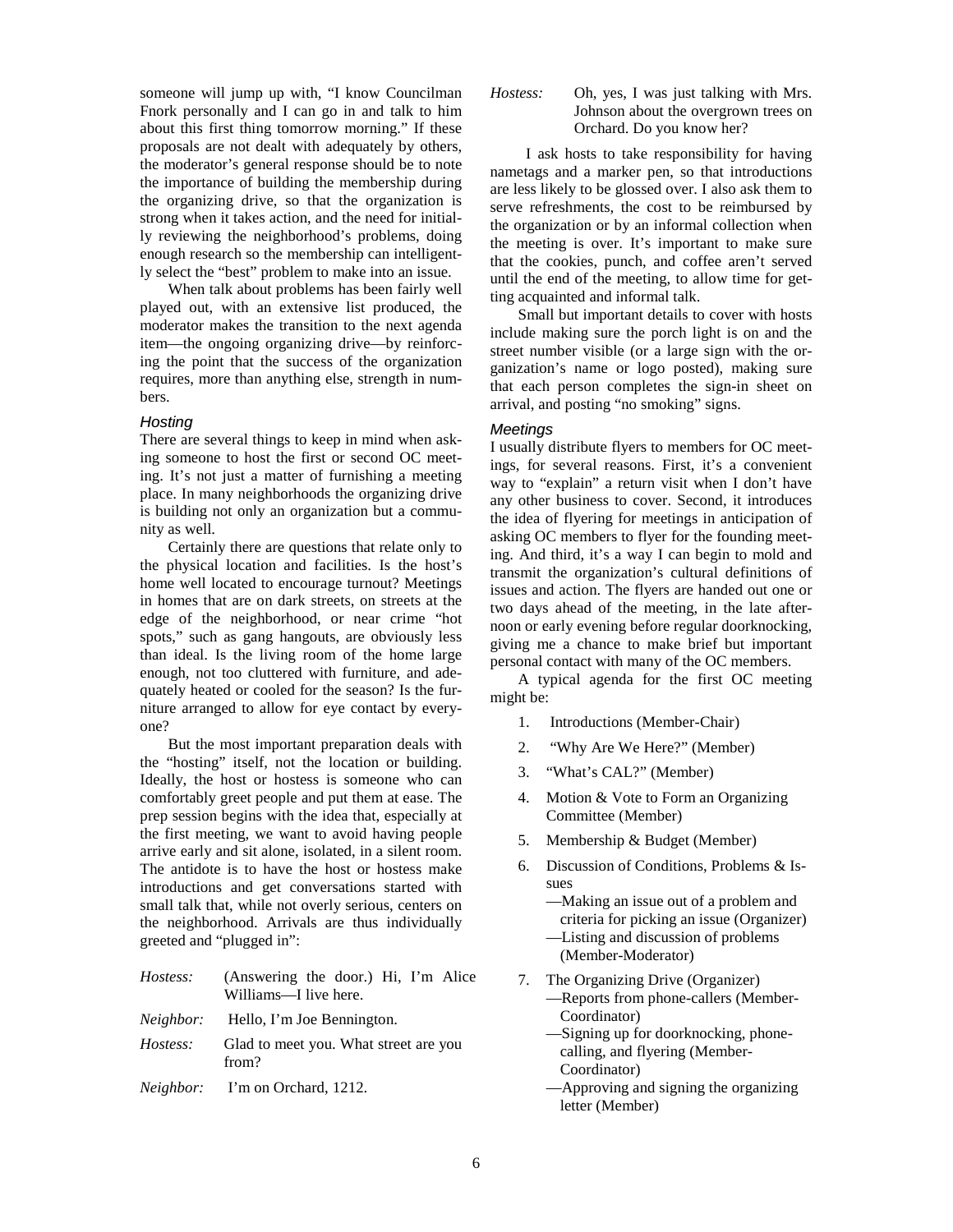- 8. Next Week's OC Agenda (Member-Chair)
	- —A priority list of problems
	- —Deciding which problem(s) to research —Dividing up research jobs
- 9. Day, Time, and Place of Next Meeting (Member-Chair)
- 10. Adjournment
	- Refreshments

One of the most useful informal organizer gestures in early OC meetings is to ensure that there's an explicit assignment of responsibilities and a process of accountability for their completion. This needs to be done in an open and direct way. Names of individuals who volunteer or are nominated by others to do a job are visibly listed on butcher paper or a marker board when assignments are made; and later, when the jobs should be done, each person is openly held accountable—asked simply if in fact the work was finished. For those who haven't taken care of business, no other sanction is necessary. The embarrassment of having their covers pulled in a meeting is usually enough to make the point.

Once this process has been modeled, it can be quickly passed on to members. The phone-calling coordinator, for example, can do it by asking the block captains to report on their calling—how many people were called and their yes/no/maybe responses.

The dynamics of meetings are such that boredom can be minimized by the choice and arrangement of agenda items and the extent to which discussion is not dominated by a single individual (usually claiming some kind of expertise) but shared by many of those present. In a well-chaired meeting the majority participate actively in the discussion. The trick in this magic is for the chair to personalize questions, that is, not to pose them in a non-directive way to the group, but from time to time—when it feels appropriate and comfortable to go around the room, asking individuals by name for opinions or ideas on the subject being discussed.

In terms of agenda items, preventing boredom begins with awareness of the three most common types of organizational business—internal maintenance (budgeting, planning, etc.), projects (fundraisers, parties, etc.), and actions with decisionmakers. In general, the first tends to rapidly produce boredom, except when unusual controversy exists, the second generates a sense of accomplishment and community, and the third offers the excitement of winning a practical victory.

A common error for new organizers—and another source of boredom in OC meetings—results from their anxiety about conflict on issues or tension between individuals. They try to suppress discussion on hot issues or to divert individuals who are likely to be disruptive. In fact, if the chair maintains control, that is, doesn't allow any one person to talk-down everyone else, and if there are other, informal leaders in the room who can counter destructive players or perspectives, conflict has a tonic effect. It provides not only stimulation but a chance for the group to meet and beat a "common enemy."

#### *Preparing for the Founding Meeting*

The last OC meetings mostly involve getting ready for the founding, neighborhood-wide meeting. By the fourth OC meeting, the committee should have done its research, picked a first issue, and outlined an action plan to propose at the founding meeting.

The main purposes of the fourth meeting, then, are to agree on the agenda for the founding meeting, to plan the jobs that have to be done, and to decide who will do them. The fifth and final OC meeting is the role-playing rehearsal for the founding meeting.

The agenda for the fourth OC meeting might look like the following:

- 1. Call to Order
- 2. Agenda for Neighborhood-Wide Meeting

#### A G E N D A

- I. CALL TO ORDER
- II. BACKGROUND & INTRODUC-TION OF THE OC
- III. WHY ARE WE HERE?
- IV. WHAT'S CAL?
- V. MOTION & VOTE TO FORM A CAL ACTION TEAM
- VI. OPEN DISCUSSION OF NEIGH-BORHOOD PROBLEMS
- VII. RECOMMENDED FIRST ISSUE & ACTION BY THE OC —What We Want and Who We're Going to See to Get It
	- —Time, Date, and Place of the Action
	- —Sign-up and Scheduling of Planning Meeting
- VIII. MEMBERSHIP & BUDGET
- IX. ELECTION OF TEMPORARY OFFICERS (3-MONTH TERM) —Slate of Nominees from the OC —Nominations from the Floor
- X. ADJOURNMENT